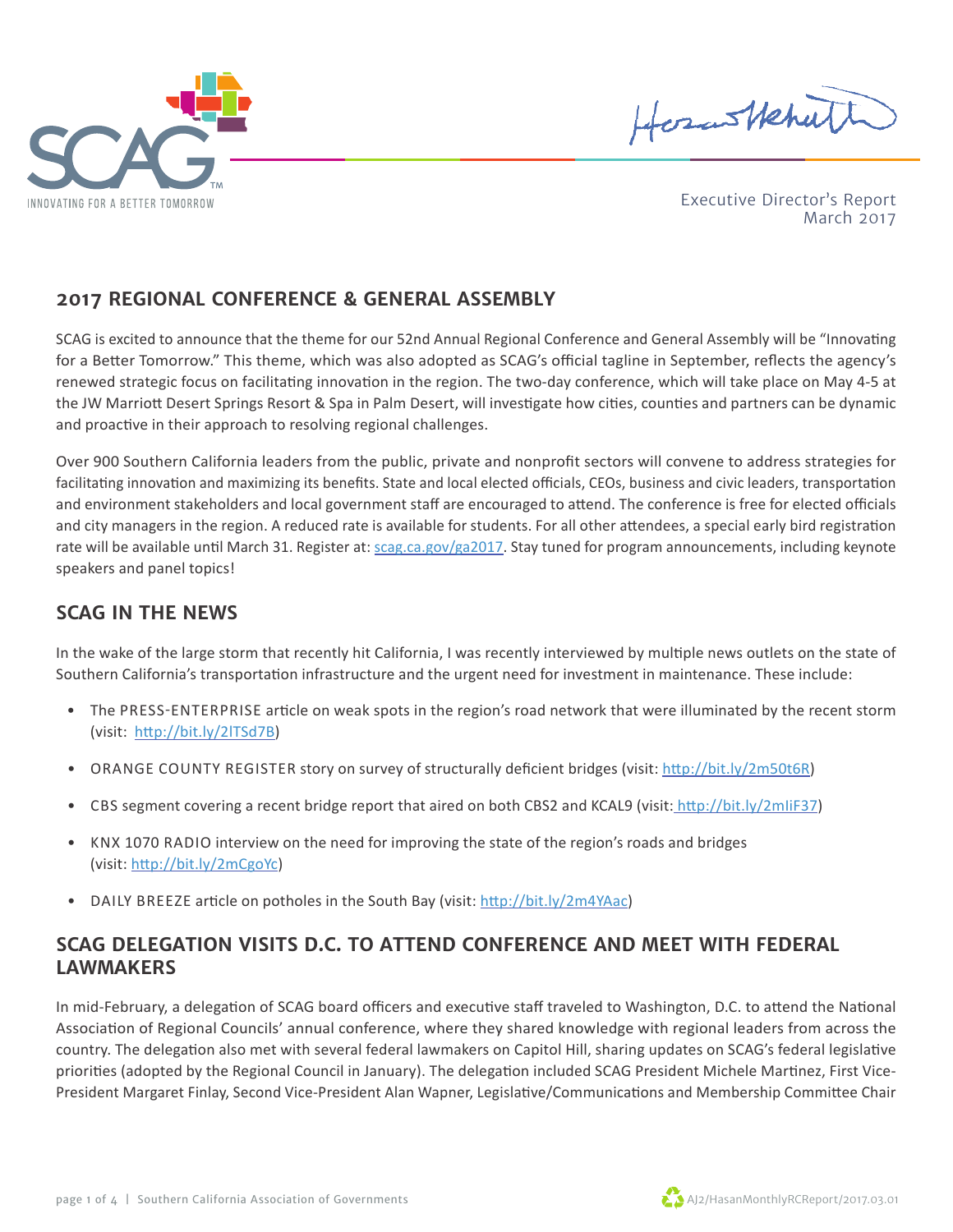

and Past-President Pam O'Connor, Past-President Larry McCallon, Past-President Greg Pettis, Immediate Past-President Cheryl Viegas-Walker, Chief Operating Officer Darin Chidsey and Senior Legislative Analyst Jeffrey Dunn. In the delegation's meetings with Congressional representatives and U.S. Department of Transportation staff, they also solicited support for SCAG's recent application for FASTLANE grant funding for congestion-relieving highway projects throughout the region.

# **SCAG PREPARING FOR MOVE TO NEW DOWNTOWN LOS ANGELES OFFICE**

In November, the Regional Council approved SCAG's move to a new office. SCAG's main office has been in the same space in the same building in downtown Los Angeles for the past 27 years. The building was constructed in 1925, and as an older structure it has some limitations. Rather than continuing to upgrade piecemeal, we set out to find a more modern facility for our headquarters. SCAG selected 900 Wilshire Boulevard as its new location. Planning and design for the space are now underway, and SCAG is planning for a move that will occur by early 2018.

# **REGIONAL EARTHQUAKE INITIATIVE GIVES LOCAL LEADERS TOOLS FOR RESILIENCE**

On Feb. 6, SCAG held its second Regional Earthquake Preparedness Initiative workshop to help local jurisdictions strengthen their infrastructure, safety codes and economic resilience. The workshop, which was held in Carson, was led by seismologist Dr. Lucy Jones and brought together over 70 local city and county leaders for a hands-on experience developing tools to assess, mitigate and prepare for the disruption of a large-scale earthquake. This is the second phase of SCAG's Regional Earthquake Preparedness Initiative, building on an initial series of informational seminars held in the Fall of 2016. To view the presentation and materials from the workshop, visit: http://www.scag.ca.gov/programs/Pages/EarthquakeInitiative.aspx.

# **SCAG PARTNERS ON AUTONOMOUS VEHICLE DEMONSTRATION AND ROUNDTABLE**

Early in February, SCAG partnered with some of the region's foremost mobility innovators to host the Los Angeles leg of the Autonomous Vehicle Road Trip, which included self-driving vehicle test rides, a technology showcase and an interactive workshop to show participants how they could bring autonomous vehicle pilot projects into their cities. Local leaders, media and the general public gathered at the La Kretz Innovation Campus in Los Angeles' Downtown Arts District to take turns riding in a fully autonomous shuttle bus (no steering wheel, pedals or driver). I participated in a leadership roundtable, where I stressed the importance of public-private sector partnership and the development of innovative mobility solutions. The roundtable addressed the importance of using new transportation technologies that can help address one of our region's most critical issues—traffic—while prioritizing safety and overall quality of life. SCAG was proud to collaborate with the Alliance for Transportation Innovation (ATI21), Transdev, EasyMile, Splunk, HDR and the Los Angeles Cleantech Incubator for this event.

# **DRAFT 2017 LOCAL PROFILES OF MEMBER JURISDICTIONS PRESENTED FOR REVIEW**

SCAG staff recently shared its Draft 2017 Local Profiles to local planning directors and staff for review. Every two years, SCAG prepares these "Local Profile" reports, which provide current data on topics including population, housing, transportation and employment figures for each of the 188 member cities, 6 counties and 6 unincorporated county areas in the SCAG region. Local Profiles are intended to provide jurisdictions with updated data and analysis to support community planning and outreach efforts. They are also useful resources for the business and academic communities, as well as the general public. Local jurisdictions have three weeks to offer comments and feedback on the draft reports. The new reports will be released at the upcoming Regional Conference & General Assembly. To learn more about SCAG's Local Profiles and read past reports, visit the SCAG website: http://www.scag.ca.gov/dataandtools/pages/localprofiles.aspx.

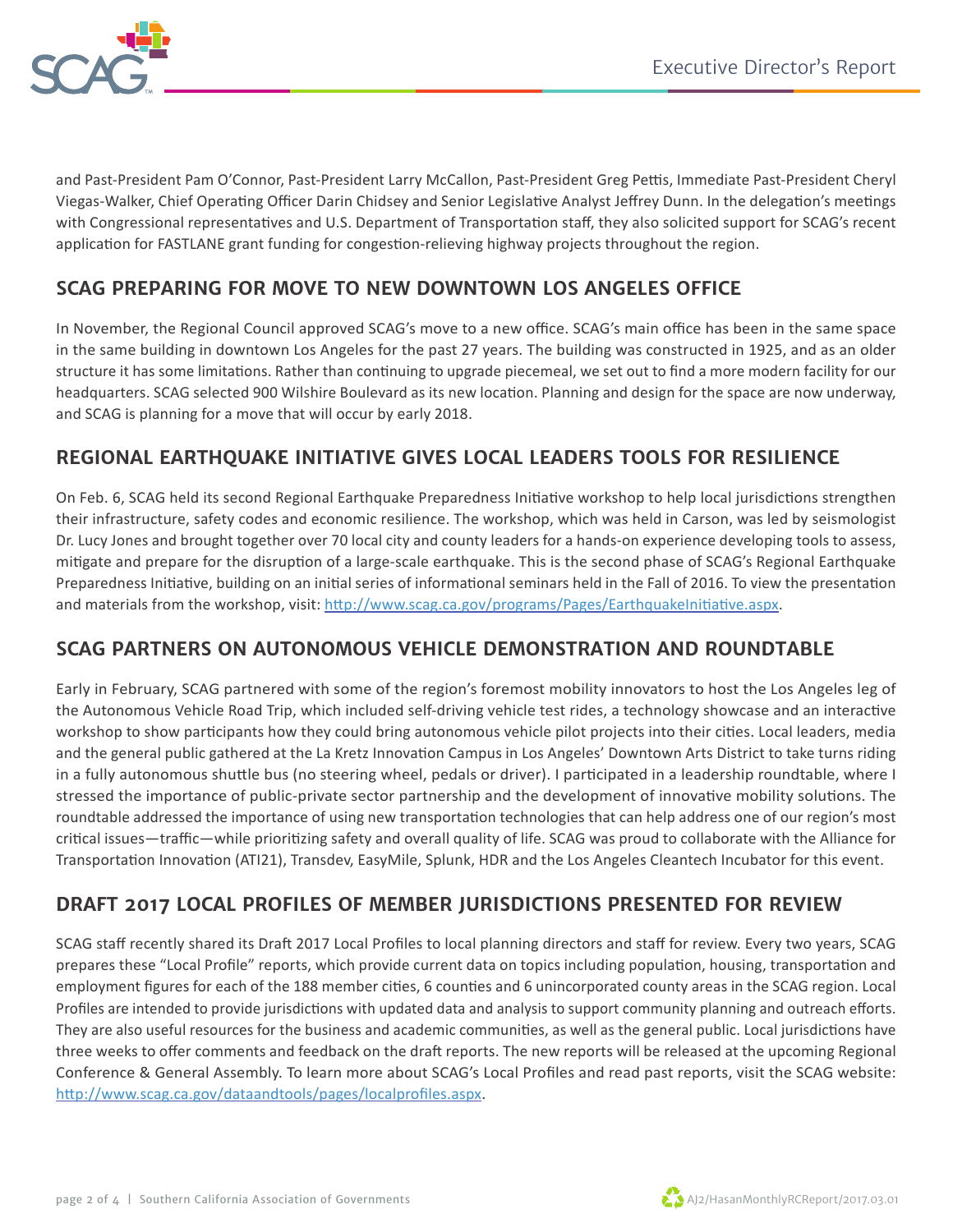

# **SCAG COLLABORATING WITH STATE ON IDENTIFYING UNFUNDED TRANSPORTATION NEEDS**

The California Transportation Commission (CTC) is developing a Draft Report on Unfunded Transportation Investment Priorities, which is intended as an alternative to the Statewide Transportation System Needs Assessment. This report describes the state's transportation system and needs and why the system is so important to California's economy and quality of life. The report also looks at the state's super-regions, identifying the condition of their transportation systems, the consequences of funding shortfalls and unfunded investment priorities. The primary purpose of this document is to inform and educate state legislators on what the state needs to sustain a reasonably well-functioning transportation system. The SCAG region has been identified as one of the 'Super Regions' that will be highlighted in the statewide report and SCAG staff has been leading the effort to develop the content, drawing from adopted plans and programs and collaborating with county transportation commissions. CTC staff is expected to roll out this discussion with their board over the next several months, leading up to its adoption in the fall of this year. The final report will serve as input as part of the comprehensive update to the 2011 Statewide Transportation System Needs Assessment which will be initiated later this year.

# **NORWALK GREEN LINE EXTENSION STUDY UPDATE**

SCAG, in coordination with the Los Angeles County Metropolitan Transportation Authority (Metro) and the Cities of Norwalk and Santa Fe Springs, is conducting a planning study to identify and evaluate feasible alternatives for extending the Metro Green Line east from the Norwalk station to connect to the Norwalk/Santa Fe Springs Metrolink station. SCAG held two community meetings, on Jan. 7 and 11 at the Norwalk Arts & Sports Complex. The 79 total participants provided their input on the project's purpose and needs, addressing how the Green Line should best fit in with the community, what land uses and amenities should be considered, what evaluation criteria are most important and other project-related issues and concerns. The study's next steps include the development of technically feasible alternatives that address local and regional needs. The alternatives evaluation, including land use and station planning, will occur during the spring and summer of 2017. The study is expected to conclude in winter 2017/2018. For additional information and to view materials presented at the open house meetings, visit www.scag.ca.gov/norwalkgreenlinestudy.

# **SCAG ASSISTS VENTURA COUNTY AIR DISTRICT ON NEW AIR PLAN**

On Feb. 14, the Ventura County Air Pollution Control District adopted the 2016 Ventura County Air Quality Management Plan (AQMP). The AQMP is Ventura County's blueprint for achieving health-based air quality standards and includes strategies for reaching federal Clean Air Act targets by 2020. The 2016 Ventura County AQMP includes motor vehicle emissions budgets, which set limits on ozone emissions for on-road transportation and impact regional transportation planning and federal transportation conformity requirements. These new emission budgets, once federally approved, will be used in future Regional Transportation Plans and Federal Transportation Improvement Programs. SCAG staff worked closely with Ventura County and state staff to set the air plan's new transportation conformity budgets. The 2016 Ventura County AQMP is scheduled to be considered by the California Air Resources Board (ARB) in March for approval and inclusion the State Implementation Plan (SIP). Upon approval by the ARB, the plans will be submitted to the U.S. Environmental Protection Agency for approval. For more information about the 2016 Ventura County AQMP, visit http://www.vcapcd.org/AQMP-2016.htm.

#### **STATEWIDE BICYCLE AND PEDESTRIAN PLAN AVAILABLE FOR COMMENTS THROUGH MARCH 10**

In February, the California Department of Transportation released its first ever statewide bicycle and pedestrian plan. SCAG staff reviewed the document and found that it complements the active transportation component of SCAG's 2016 Regional Transportation Plan/Sustainable Communities Strategy. SCAG staff concluded that complementary strategies at the state and